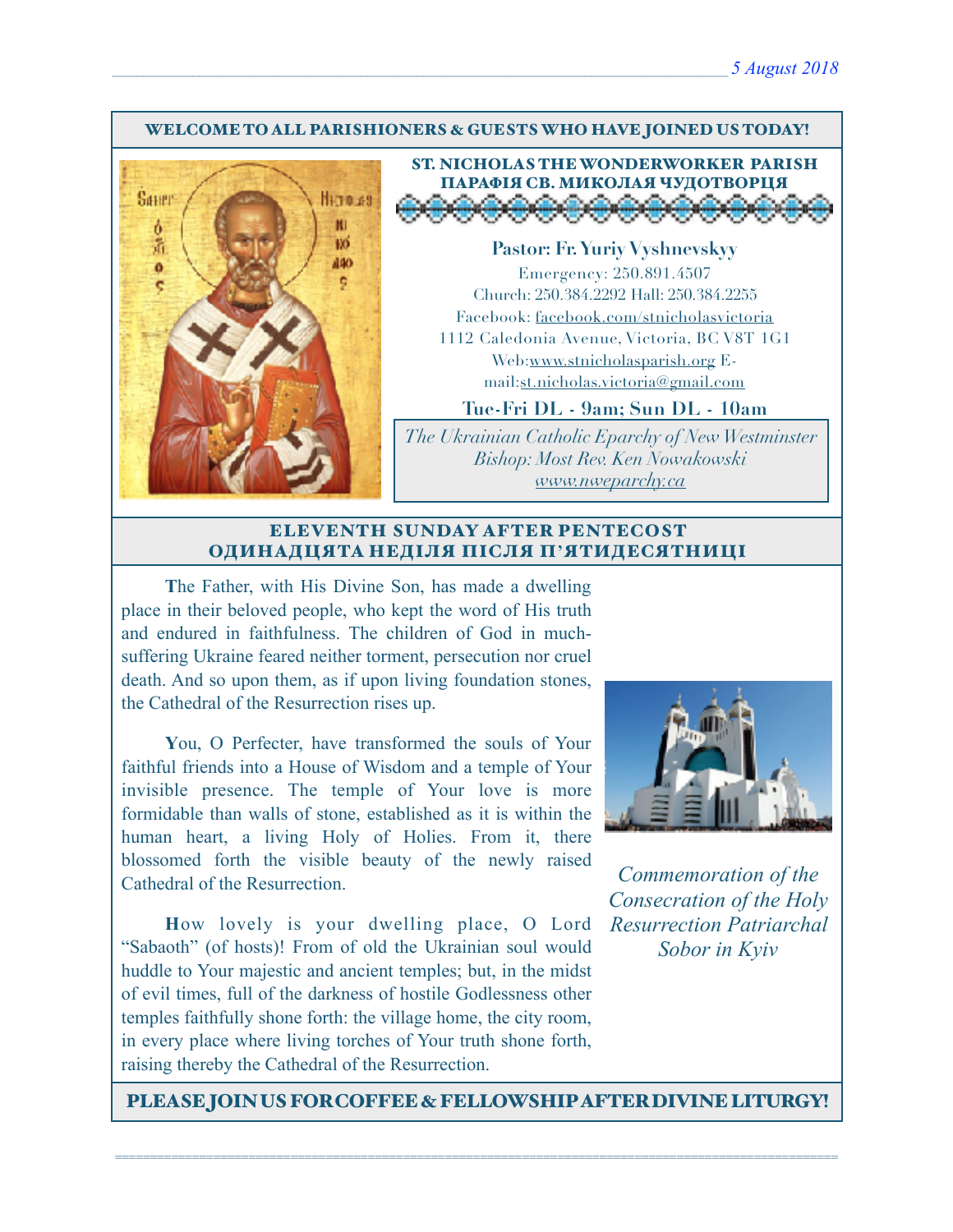| <b>SUNDAY HYMNS</b>                                                                                                                                                                                                                                                                                                                                                                                                                                                                                                                                                                                                                                                                                                                                                 |                 |                                                                         |                                                                         |                     |  |  |
|---------------------------------------------------------------------------------------------------------------------------------------------------------------------------------------------------------------------------------------------------------------------------------------------------------------------------------------------------------------------------------------------------------------------------------------------------------------------------------------------------------------------------------------------------------------------------------------------------------------------------------------------------------------------------------------------------------------------------------------------------------------------|-----------------|-------------------------------------------------------------------------|-------------------------------------------------------------------------|---------------------|--|--|
| <b>OPENING HYMN</b>                                                                                                                                                                                                                                                                                                                                                                                                                                                                                                                                                                                                                                                                                                                                                 |                 | В Страсі і Покорі / We Are gathered Here To Worship pg. 234-235         |                                                                         |                     |  |  |
| <b>COMMUNION HYMN</b>                                                                                                                                                                                                                                                                                                                                                                                                                                                                                                                                                                                                                                                                                                                                               |                 |                                                                         | Тіло Христове / Let Me Receive You O Christ pg. 258-259                 |                     |  |  |
| Як Славен / How Glorious is Our God in Sion - (Anthology pg. 962-963)<br><b>CLOSING HYMN</b>                                                                                                                                                                                                                                                                                                                                                                                                                                                                                                                                                                                                                                                                        |                 |                                                                         |                                                                         |                     |  |  |
| Please join us today in singing our Sunday hymns!                                                                                                                                                                                                                                                                                                                                                                                                                                                                                                                                                                                                                                                                                                                   |                 |                                                                         |                                                                         |                     |  |  |
| <b>SUNDAY &amp; DAILY SCHEDULE</b>                                                                                                                                                                                                                                                                                                                                                                                                                                                                                                                                                                                                                                                                                                                                  |                 |                                                                         |                                                                         |                     |  |  |
| <b>SUNDAY, August 5</b>                                                                                                                                                                                                                                                                                                                                                                                                                                                                                                                                                                                                                                                                                                                                             |                 |                                                                         | Divine Liturgy - for the Parishioners of St Nicholas Parish<br>10:00 AM |                     |  |  |
| <b>MONDAY, August 6</b>                                                                                                                                                                                                                                                                                                                                                                                                                                                                                                                                                                                                                                                                                                                                             |                 |                                                                         | <b>NO SERVICESS</b>                                                     |                     |  |  |
| <b>TUESDAY, August 7</b>                                                                                                                                                                                                                                                                                                                                                                                                                                                                                                                                                                                                                                                                                                                                            |                 |                                                                         | <b>NO SERVICESS</b>                                                     |                     |  |  |
| <b>WEDNESDAY, August 8</b>                                                                                                                                                                                                                                                                                                                                                                                                                                                                                                                                                                                                                                                                                                                                          |                 |                                                                         | <b>NO SERVICESS</b>                                                     |                     |  |  |
| THURSDAY, August 9                                                                                                                                                                                                                                                                                                                                                                                                                                                                                                                                                                                                                                                                                                                                                  |                 |                                                                         | <b>NO SERVICESS</b>                                                     |                     |  |  |
| FRIDAY, August 10                                                                                                                                                                                                                                                                                                                                                                                                                                                                                                                                                                                                                                                                                                                                                   |                 |                                                                         | <b>NO SERVICESS</b>                                                     |                     |  |  |
| <b>SATURDAY, August 11</b>                                                                                                                                                                                                                                                                                                                                                                                                                                                                                                                                                                                                                                                                                                                                          |                 |                                                                         |                                                                         | <b>NO SERVICESS</b> |  |  |
| <b>SUNDAY, August 12</b>                                                                                                                                                                                                                                                                                                                                                                                                                                                                                                                                                                                                                                                                                                                                            |                 | Divine Liturgy - for the Parishioners of St Nicholas Parish<br>10:00 AM |                                                                         |                     |  |  |
| Please Note: to request a Divine Liturgy for a special intention, please see Fr. Yuriy to arrange for it!                                                                                                                                                                                                                                                                                                                                                                                                                                                                                                                                                                                                                                                           |                 |                                                                         |                                                                         |                     |  |  |
| <b>SUNDAY EPISTLE READERS</b>                                                                                                                                                                                                                                                                                                                                                                                                                                                                                                                                                                                                                                                                                                                                       |                 |                                                                         |                                                                         |                     |  |  |
| <b>DATE</b>                                                                                                                                                                                                                                                                                                                                                                                                                                                                                                                                                                                                                                                                                                                                                         | <b>READING</b>  |                                                                         | <b>UKRAINIAN</b>                                                        | <b>ENGLISH</b>      |  |  |
| <b>SUNDAY, August 5</b>                                                                                                                                                                                                                                                                                                                                                                                                                                                                                                                                                                                                                                                                                                                                             | 1 Cor. 9:2-12   |                                                                         | Motria Koropecky                                                        | Rita Vanderven      |  |  |
| <b>SUNDAY, August 12</b>                                                                                                                                                                                                                                                                                                                                                                                                                                                                                                                                                                                                                                                                                                                                            | 1 Cor. 15:1-11  |                                                                         | Yuliya Pelekhata<br>Darryl Huculak                                      |                     |  |  |
| <b>SUNDAY, August 19</b>                                                                                                                                                                                                                                                                                                                                                                                                                                                                                                                                                                                                                                                                                                                                            | 1 Cor. 16:13-24 |                                                                         | Dmytro Maksymiv<br>Graciela Spaciuk-Schwarz                             |                     |  |  |
| <b>SUNDAY, August 26</b>                                                                                                                                                                                                                                                                                                                                                                                                                                                                                                                                                                                                                                                                                                                                            | 2 Cor. 1:21-2:4 | Kateryna Yaremyn                                                        |                                                                         | William Vanderven   |  |  |
| Thank you, Epistle readers, for your service in proclaiming God's Word!                                                                                                                                                                                                                                                                                                                                                                                                                                                                                                                                                                                                                                                                                             |                 |                                                                         |                                                                         |                     |  |  |
| <b>2018 PARISH COUNCIL EXECUTIVE</b>                                                                                                                                                                                                                                                                                                                                                                                                                                                                                                                                                                                                                                                                                                                                |                 |                                                                         | <b>PASTORAL MINISTRY &amp; HOLY MYSTERIES</b>                           |                     |  |  |
| CONFESSIONS1/2 hour before Liturgy<br>SECRETARYRichard DeMerchant - 250.893.3484<br>BAPTISMSby appointment  <br>MARRIAGESsix months notice should<br>FINANCIAL SECRETARYDavid Newberry - 250.598.8197<br>be given to the parish priest, and he should be<br>FUNDRAISING/HALL RENTALRobert Herchak - 250.386.7872<br>contacted before any other arrangements are made<br>MAINTENANCEMurray Chapman - 250.658.4769<br>FUNERALSby appointment<br>LITURGICAL COMMITTEEMotria Koropecky - 250.658.3051<br>MEMBER AT LARGECindy Lazaruk - 778.677.9072<br>Bequests & Wills: Leaving a bequeath is a process of giving a donation through your will. It is<br>simply a distribution from your estate to a charitable organization through your last will and testament. It |                 |                                                                         |                                                                         |                     |  |  |
| can be as small or as large a donation as you wish. It is important that you talk to your lawyer about the<br>process. In your kindness please remember St Nicholas the Wonderworker Ukrainian Catholic Church in<br>your bequeath and will. If anyone wishes to make such a bequeath in their will, the following clause may<br>be included or added to a will: "I give, devise, and bequeath to St Nicholas the Wonderworker Ukrainian<br>Catholic Parish - 1112 Caledonia Avenue, Victoria BC, V8T 1G1, the sum of \$ (or<br>$\%$ of my<br>estate), to be used for the benefit of the parish and it's pastoral activities."                                                                                                                                      |                 |                                                                         |                                                                         |                     |  |  |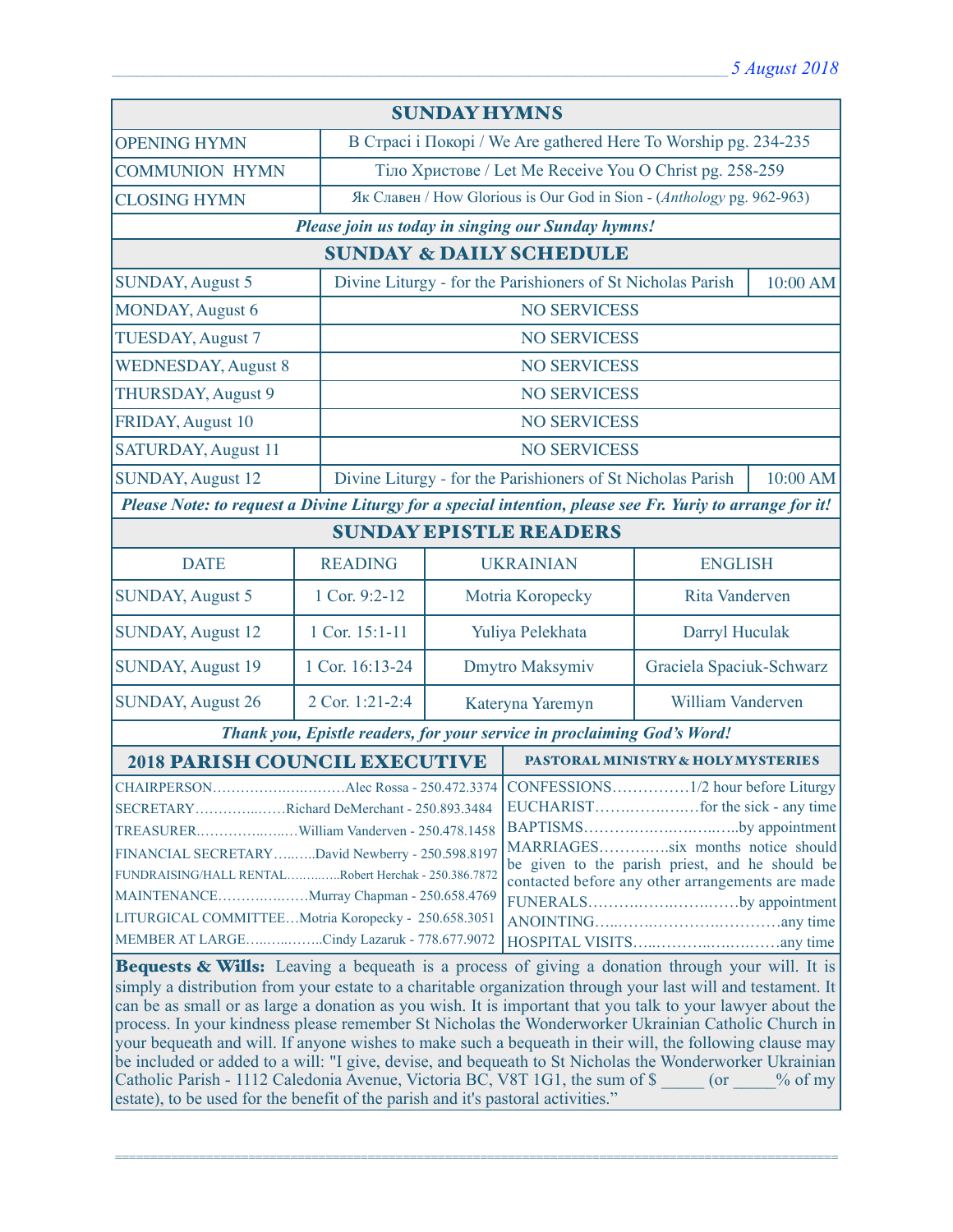## **Vibrant Parish Prayer**

**O** God, Creator of Heaven and Earth! Because of your indescribable love for us, you sent your Only-Begotten Son, Our Lord and Saviour, Jesus Christ - The Way, The Truth, and The Life and our Salvation. In His name, we turn to You. Strengthen our hearts and minds in Christian love and in unity of purpose as we strive to build a Vibrant Parish. Give us the grace to model our lives according to the Word of God. Instill in us the desire to pray and to celebrate the Holy Mysteries as one Christian Family in our Parish Community. Inspire us to follow Your great command to be a servant to the less fortunate among us! Grant this, O Lord, through the mercies and love for mankind of Your Only-Begotten Son with whom You are blessed, together with Your All-Holy, Good and Life-Giving Spirit, now and forever and ever. Amen!



# **St. Nicholas Parish**

**A Place To Encounter The Living Christ** Through the word, the Holy Mysteries & Prayer, Serving One's Neighbor, Leadership Fostering & Serving Unity and Missionary Spirit (His Beatitude Sviatoslav)



### **Молитва Живої Парафії**

**Г**осподи Ісусе Христе, Пастирю Добрий, як колись Ти пригорнув заблуканих овечок, щоб вони пізнали Твій голос і були Твоїм стадом, так і сьогодні глянь ласкаво з небесних висот на нашу парафію та зішли на неї Твого Святого Духа, щоб вона була місцем пізнання радості Доброї Новини. Скріплюй нас Твоєю присутністю та єднай нас кожночасно в молитві. Даруй нам духа служіння ближньому, щоб у нашій парафії кожний міг зустріти Тебе, милостивого Бога. Благослови наш духовний провід Твоєю мудрістю і дай, щоб ніхто з нас не шкодував ні часу, ні талантів, ні матеріальних дібр для розбудови Твого царства. Єднай нас у мирі та злагоді, щоб ми були Твоєю спільнотою любові. Всели в нас місійного духа, щоб ми стали тим світилом євангельського слова, молитви і добрих діл, що кличе кожного до участі в Божественному житті, щоб славилося, Спасе, Твоє Ім'я з безначальним Твоїм Отцем та пресвятим, благим і животворящим Твоїм Духом нині, і повсякчас, і на віки віків. Амінь.

# DIVINE LITURGY PROPERS

*The Divine Liturgy - An Anthology for Worship: Liturgy - pg. 270-318; propers - pg. 333 The Liturgy prescribed for today is that of St. John Chrysostom.* 

**Prokimenon, Tone 2:** The Lord is my strength and my song of praise,\* and He has become my salvation. *Verse:* The Lord has indeed chastised me, but He has not delivered me to death.

**Epistle - 1 Cor. 9:2-12 - A Reading from the 1st Letter of Saint Apostle Paul to Corinthians:** Brothers and Sisters, if I am not an apostle to others, at least I am to you; for you are the seal of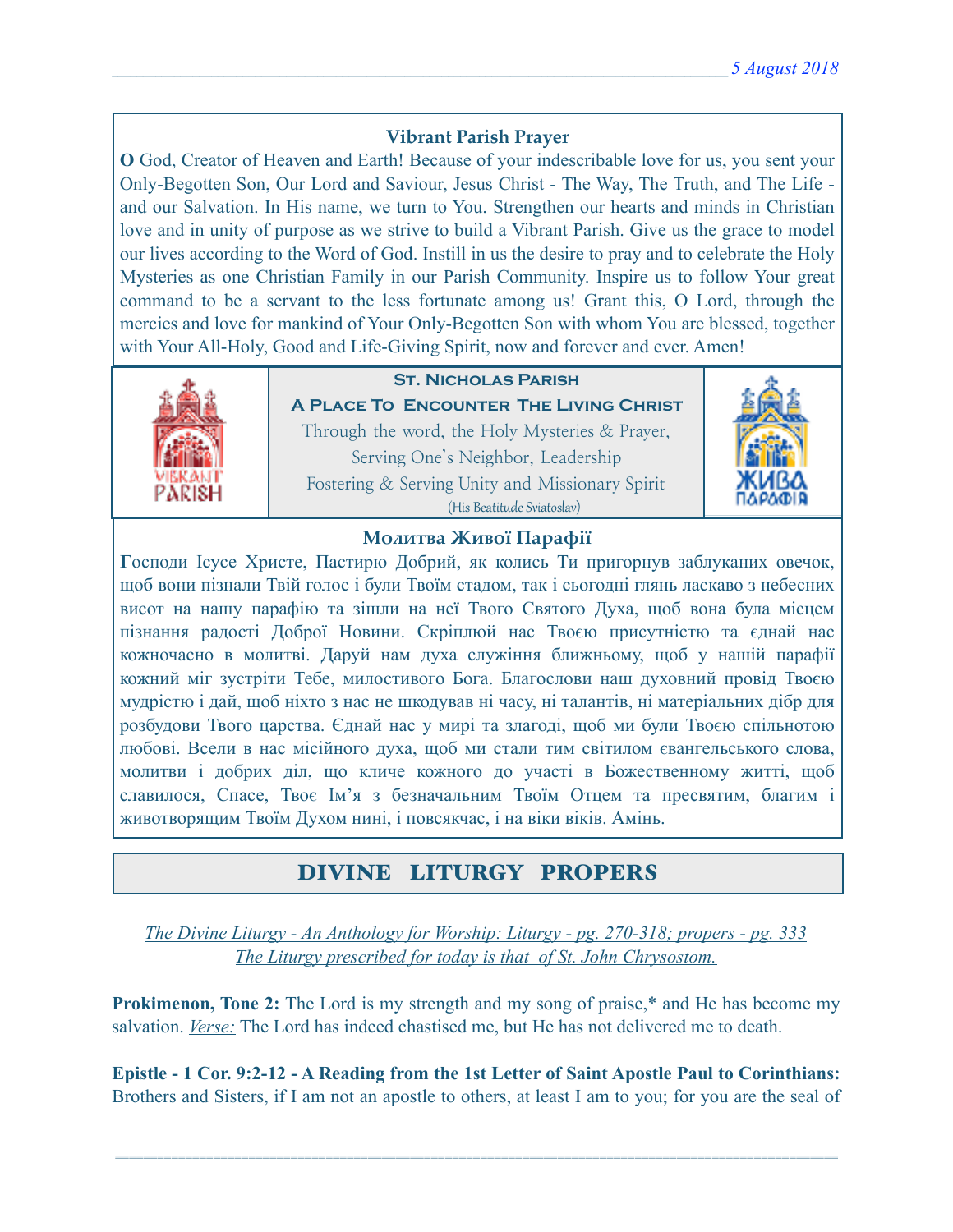my apostleship in the Lord. This is my defence to those who would examine me. Do we not have the right to our food and drink? Do we not have the right to be accompanied by a believing wife, as do the other apostles and the brothers of the Lord and Cephas? Or is it only Barnabas and I who have no right to refrain from working for a living? Who at any time pays the expenses for doing military service? Who plants a vineyard and does not eat any of its fruit? Or who tends a flock and does not get any of its milk? Do I say this on human authority? Does not the law also say the same? For it is written in the law of Moses, 'You shall not muzzle an ox while it is treading out the grain.' Is it for oxen that God is concerned? Or does he not speak entirely for our sake? It was indeed written for our sake, for whoever ploughs should plough in hope and whoever threshes should thresh in hope of a share in the crop. If we have sown spiritual good among you, is it too much if we reap your material benefits? If others share this rightful claim on you, do not we still more? Nevertheless, we have not made use of this right, but we endure anything rather than put an obstacle in the way of the gospel of Christ.

**Alleluia, Tone 2:** *Verse:* The Lord will hear you in the day of tribulation; the name of the God of Jacob will shield you.

**Gospel - Matthew 18:23-35 -** That is why the kingdom of heaven may be likened to a king who decided to settle accounts with his servants. When he began the accounting, a debtor was brought before him who owed him a huge amount. Since he had no way of paying it back, his master ordered him to be sold, along with his wife, his children, and all his property, in payment of the debt. At that, the servant fell down, did him homage, and said, 'Be patient with me, and I will pay you back in full.' Moved with compassion the master of that servant let him go and forgave him the loan. When that servant had left, he found one of his fellow servants who owed him a much smaller amount. He seized him and started to choke him, demanding, 'Pay back what you owe.' Falling to his knees, his fellow servant begged him, 'Be patient with me, and I will pay you back.' But he refused. Instead, he had him put in prison until he paid back the debt. Now when his fellow servants saw what had happened, they were deeply disturbed, and went to their master and reported the whole affair. His master summoned him and said to him, 'You wicked servant! I forgave you your entire debt because you begged me to. Should you not have had pity on your fellow servant, as I had pity on you?' Then in anger his master handed him over to the torturers until he should pay back the whole debt. So will my heavenly Father do to you, unless each of you forgives his brother from his heart."

**Communion Verse:** Praise the Lord from the heavens;\* praise Him in the highest. Alleluia, alleluia,\* alleluia!

**Prayer After Holy Communion:** Having been made worthy to partake in a mystical way of Your immaculate Body and precious Blood, O Christ our God, I acclaim and bless, worship and glorify You, and proclaim the greatness of Your saving acts, now and for ever and ever. Amen. *(more Prayers After Holy Communion on pg. 324-326 in the Anthology book).* 

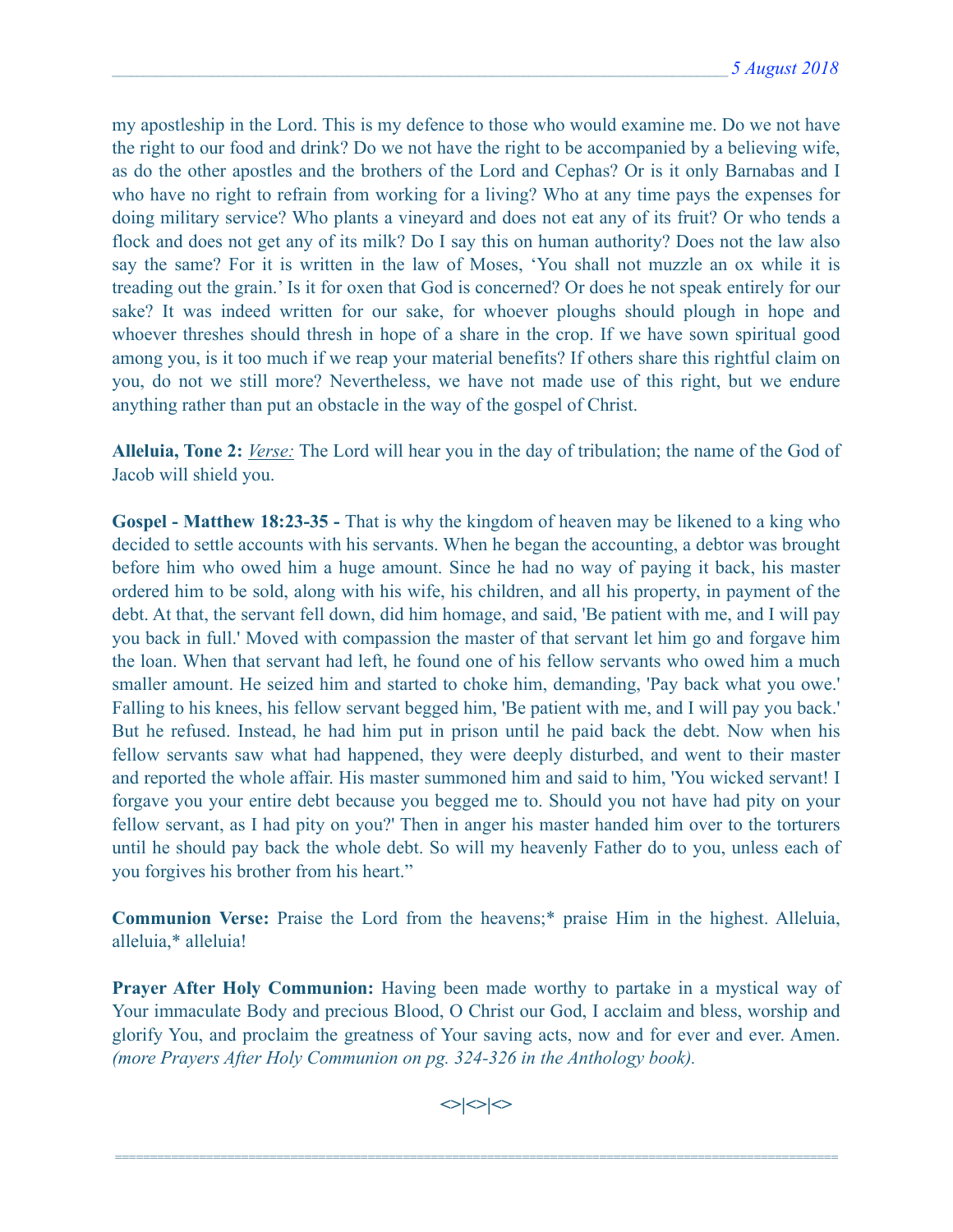**Прокімен, глас 2:** Господь – моя сила і моя пісня, \* і Він став моїм спасінням. *Стих:* Тяжко покарав мене Господь, та не передав мене смерті.

**Апостол - 1 Кор 9:2-12 - До Коринтян 1-e Послання Святого Апостола Павла Читання:** Браття і сестри, коли іншим я не апостол, то бодай вам, бо ви, у Господі, є достовірним доказом мого апостольства. Ось моя оборона перед тими, що мене судять. Хіба ми не маємо права їсти й пити? Хіба ми не маємо права водити (з собою) сестружінку, як інші апостоли, брати Господні, і Кифа? Чи може один я і Варнава не маємо права не працювати? Хто колись власним коштом ходив у похід? Хто садить виноградник, і не їсть із нього плоду? Хто пасе стадо, і не живиться молоком від стада? Хіба я говорю тільки як людина? Хіба й закон не каже цього? Таж у законі Мойсея написано: «Не зав'язуй рота волові, як молотить.» Чи Бог турбується про волів? Чи, може, ради нас говорить? Бо ж ради нас написано, що, хто оре, мусить орати в надії, і хто молотить, молотить теж у надії, що матиме щось із того. Коли ж ми сіяли у вас духовне, то чи велика річ, коли пожнем ваше тілесне? І коли інші мають це право над вами, чому радше не ми? Однак, ми не користуємося цим правом, а ввесь час терпимо, щоб не робити ніякої перешкоди Євангелії Христовій.

**Алилуя, глас 2:** *Стих:* Вислухає тебе Господь у день печалі, захистить тебе ім'я Бога Якова.

**Євангеліє - Матея 18:23-35 -** Тим то Царство Небесне подібне одному цареві, що захотів обрахунок зробити з своїми рабами. Коли ж він почав обраховувати, то йому привели одного, що винен був десять тисяч талантів. А що він не мав із чого віддати, наказав пан продати його, і його дружину та діти, і все, що він мав, і заплатити. Тоді раб той упав до ніг, і вклонявся йому та благав: Потерпи мені, я віддам тобі все! І змилосердився пан над рабом тим, і звільнив його, і простив йому борг. А як вийшов той раб, то спіткав він одного з своїх співтоваришів, що був винен йому сто динаріїв. І, схопивши його, він душив та казав: Віддай, що ти винен! А товариш його впав у ноги йому, і благав його, кажучи: Потерпи мені, і я віддам тобі! Та той не схотів, а пішов і всадив до в'язниці його, аж поки він боргу не верне. Як побачили ж товариші його те, що сталося, то засмутилися дуже, і прийшли й розповіли своєму панові все, що було. Тоді пан його кличе його, та й говорить до нього: Рабе лукавий, я простив був тобі ввесь той борг, бо просив ти мене. Чи й тобі не належало змилуватись над своїм співтоваришем, як і я над тобою був змилувався? І прогнівався пан його, і катам його видав, аж поки йому не віддасть всього боргу. Так само й Отець Мій Небесний учинить із вами, коли кожен із вас не простить своєму братові з серця свого їхніх прогріхів.

**Причасний:** Хваліте Господа з небес,\* хваліте Його на висотах. Алилуя, алилуя, алилуя!

**Молитва По Святім Причастю:** Таїнственно удостоївшись бути причасником Твого пречистого тіла і чесної крови, Христе Боже, оспівую і благословлю, поклоняюся, і славлю, і величаю спасіння Твої, Господи, нині і повсякчас, і на віки вічні. Амінь. *(більше*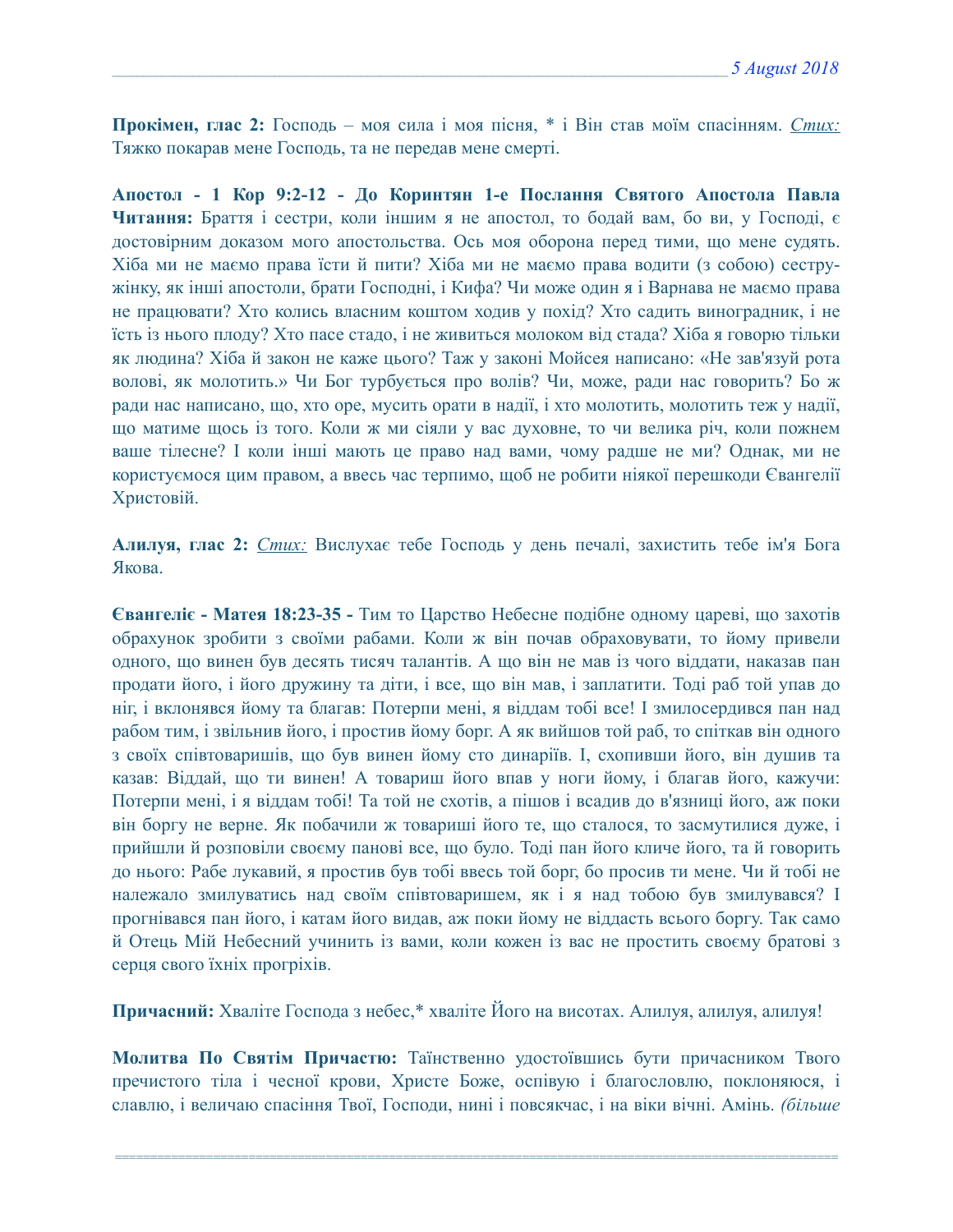*Молитов По Святім Причастю на ст. 80-87 в маленькій книжечці "Божественна Літургія")*.

## ANNOUNCEMENTS

- ✦**WARMEST GREETINGS** to the newly baptized FARRAH LOVE MADDISON, daughter of Lee Maddison and Tasha Honsberger, who received today the sacraments of Christian Initiation: *Baptism*, *Chrismation & Holy Eucharist*. Многая Літа!
- ✦**HAPPY BIRTHDAY** to TANYA ROSSA, JULIE CHUPICK and all those who celebrated their birthdays this past week. May the Lord Our God continue to bless you abundantly and the Holy Mother of God protects you at all times. Многая Літа!
- ✦**PLEASE NOTE:** as Fr. Yuriy will be on holidays till August 26, Fr. Joe Ostopowich will be celebrating Liturgies on Sundays, August 12, 19, 26. In case of emergency please phone a hospital chaplain at 250.889.3761 or at 250.388.5571. In the event of the funeral please contact Fr. Joe at 604.763.3639
- ✦**NEXT SUNDAY BLESSING OF THE FRUITS & VEGETABLES:** Sunday, August 12 as we will celebrate Post-feast of the Transfiguration of our Lord right after Divine Liturgy we will be blessing the first fruits & vegetables and thus will give thanks to God for a good harvest.
- ✦**PRAYER REQUEST:** Please keep in your prayers GORD HRYHORYSHEN, CORNELL BABIE and other members of our parish, our family and friends who are ailing, in hospitals, nursing homes and those who are not able to join actively in their community.
- ✦**ST. NICHOLAS BOOK STORE:** The Divine Liturgy An Anthology of Worship **\$25**; "Christ Our Pascha" Catechism of the Ukrainian Catholic Church/"Христос Наша Пасха" Катехизм Української Католицької Церкви - **\$25**; "Sing to Our God" hymn book - **\$15**; Молитовник "Прийдіте Поклонімся" - **\$10**.
- ✦**TRAVELING ICON:** Anyone interested in gracing their home with Christ The Teacher Icon can call Darlene DeMerchant at 250.727.3837.
- ✦**PARISH CALENDAR OF BIRTHDAYS & ANNIVERSARIES:** If you would like to be included in our Parish Calendar of Birthday and Anniversary celebrations, please put date in our calendar located at the church vestibule. Each week, we will list the names in our parish bulletin so we can celebrate these happy occasions together!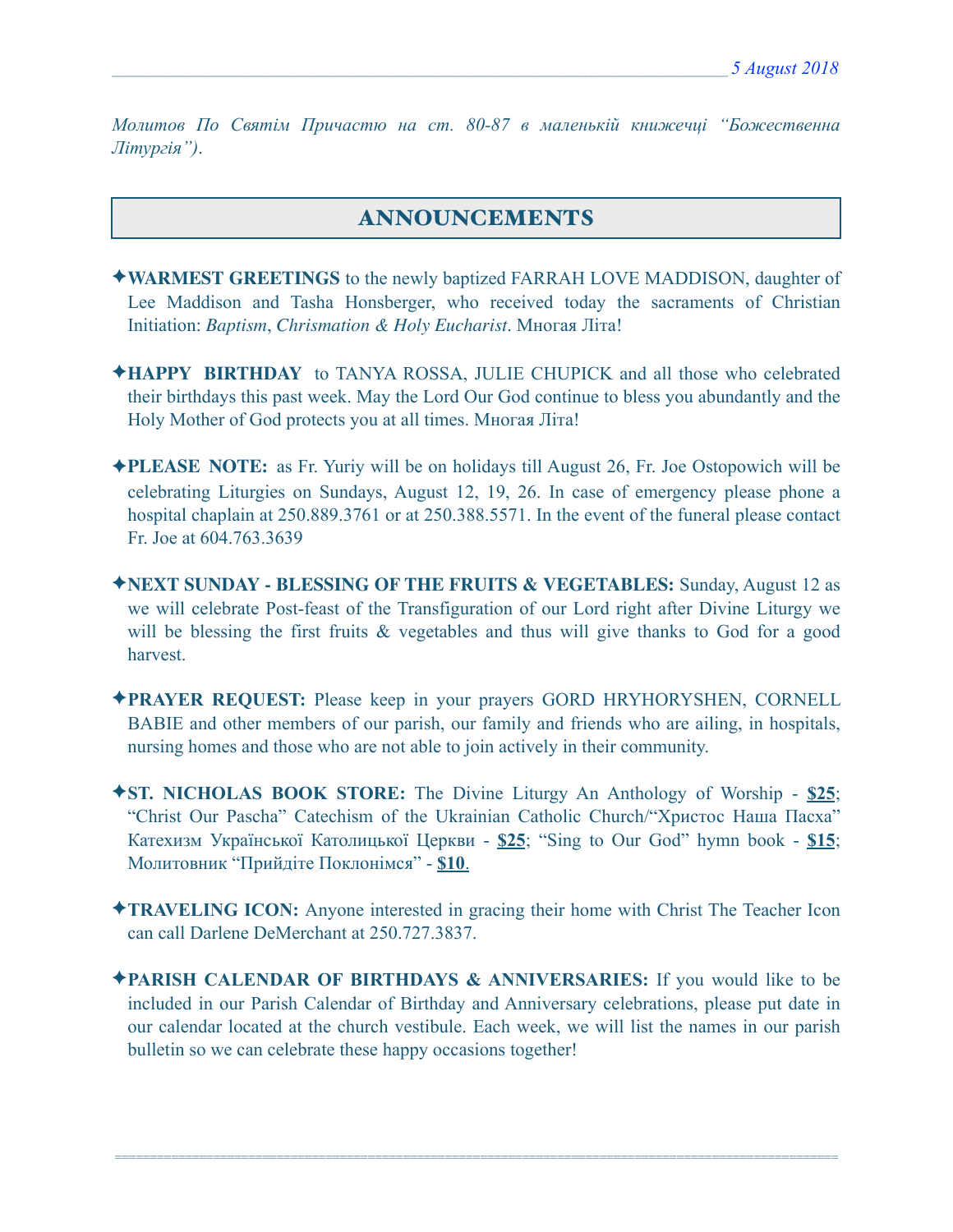- ✦**JOIN OUR CHOIR:** Do you enjoy singing? Please consider joining our St Nicholas Parish Choir and remember that we ALWAYS looking for new members! Contact Motria Koropecky for details at 250.658.3051.
- ✦**CATECHISM ANNOUNCEMENT:** "*And they were bringing to Him also the infants, in order that He may be touching them; but after the disciples saw it, they rebuked them. But Jesus called them to Himself and said, Let alone the little children to come to Me, and cease hindering them; for of such is the kingdom of God*." We are happy to welcome all children to our St. Nicholas The Wonderworker catechism program. Weekly classes are scheduled Sunday morning during Divine Liturgy. We want your children to learn more about their Catholic faith, sacred scripture, feast days, and religious practices and customs of the Ukrainian Catholic church. If you have any questions, please do not hesitate to contact Marian Chalifoux at 250.507.1005.
- ✦**THRIFTY'S PRE-PAID FOOD CARDS** We all have to buy groceries. Why not have 6% of it returned back to the church at no extra charge! Cards are available in \$100, \$200, and \$500 denominations. Talk to Alec after today's liturgy to pre- order your cards. We need to sell A LOT of them! We encourage you to consider purchasing them for yourselves as gifts too.
- ✦**BE A STEWARD:** Have you ever wondered what more can you do to help our parish? Here are some suggestions: **Steward** of property security; **Steward** of grounds cleaning; **Steward** of cleaning church; **Steward** of church linen; **Steward** of outreach; **Steward** of caring; **Steward** of prayer; **Steward** of service. Quite often, our homebound or senior members, once active in their younger years, want to find purpose in their senior years. It's not only about doing but about "BEING" present to others. Contact Fr. Yuriy **OR** Darlene DeMerchant for more information. You will be amazed how "BEING" can make a difference.
- ✦**PARISH LIBRARY:** please visit our parish library and browse through the books on spirituality, church history, iconography, history of the Ukrainians in Canada, children's books and more… The library is located in the church vestibule. Please use a library book sign out form when borrowing a book.
- ✦**SUNDAY COFFEE VOLUNTEERS** act as hosts and serve light refreshments following the Sunday morning Divine Liturgy, providing an opportunity for the faithful to socialize with friends and visitors following their shared worship experience. We thank all of our parishioners who kind volunteer to serve refreshments. Whether you are new to the Parish, or are a longtime members, please join us for coffee. Please speak with Robert if you would like to volunteer.
- ✦**WE SHARE THE AIR:** Please keep it healthy and fragrant free. Someone in this area is scent-sitive. The chemicals used in scented products can make some people sick, especially those with fragrance sensitivities, asthma, allergies and other respiratory ailments. PLEASE DO NOT \*wear perfume, cologne, lotion, aftershave and other fragrances; \*USE unscented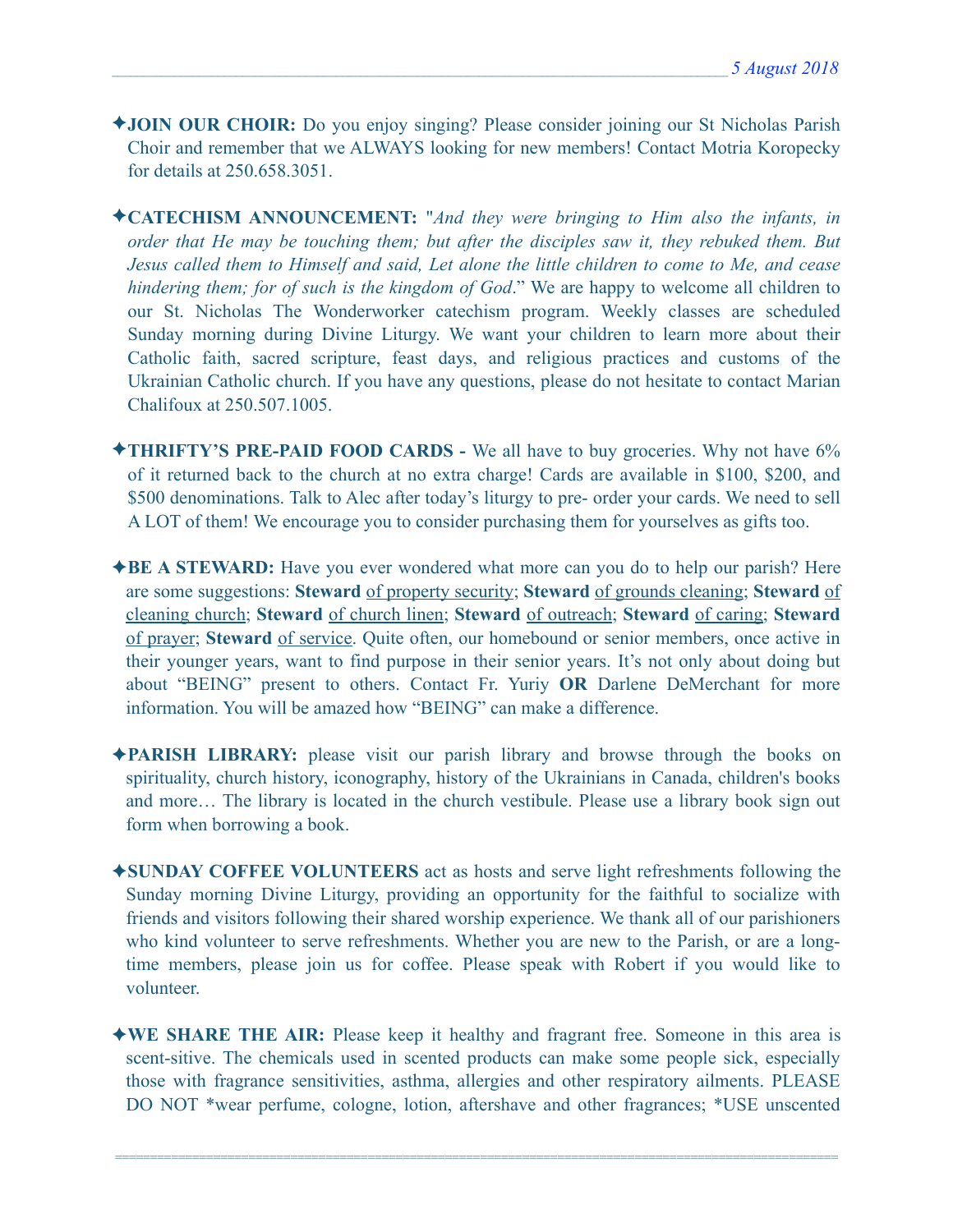# CAMP ST. VOLODYMYR - August 19-26, 2018

personal care products. Be Sensitive to Others. Thank you for your understanding. *St. Nicholas parish.* 

✦**JULY 29, SUNDAY DONATIONS -** Coffee: \$36.60; Vigil lights: \$12.00; Loose collection: \$90.00; Envelope collection: \$420.19; Pre-authorized donations July 23 to July 29: \$120.00 **Total: \$678.79**

 If you are between the ages of 7-15 this is a summer must do! Camp St. Volodymyr is a great opportunity for campers to experience God through nature and the companionship of others. Campers will learn about the Ukrainian language and culture along with games, hikes, sports, arts and crafts, camp fires, water activities and much more!

Come join us August 19-26, 2018 in celebrating our  $34<sup>th</sup>$  year of offering camp to children in our Eparchy! Register today and use the promo code **July 2018** to get \$50 off your registration. Register online using Eventbrite. Search "Camp St. Volodymyr BC 2018."

For more information contact Jennifer Caldwell @ 604.220.0584 or [jennsawka@hotmail.com](mailto:jennsawka@hotmail.com).

### **WAYS TO SUPPORT OUR CAMP**

#### **DONATE Food**

 We are always happy to accept food donations of fresh fruits and vegetables, breakfast items; cereal, syrup, pancake mix, jam, Nutella, lunch items; chicken soup, Kraft dinner, cheese, drinks; juice boxes, powdered drinks, brownie/cake mixes, Jello, snack bars, cookies or treats. Gift certificates to Superstore and Costco are also welcomed.

#### **DONATE Monetarily**

#### READING THE CATECHISM *"CHRIST - OUR PASCHA"*



 Each year the Eparchy sponsors several children to attend. You can help send a deserving child to camp through your donations. Donation can be made through the Eparchy or online at our Eventbrite page. Tax receipts can be issued for donations of \$25 or more.

=======================================================================================================



*[nweparchy.ca](http://nweparchy.ca)*